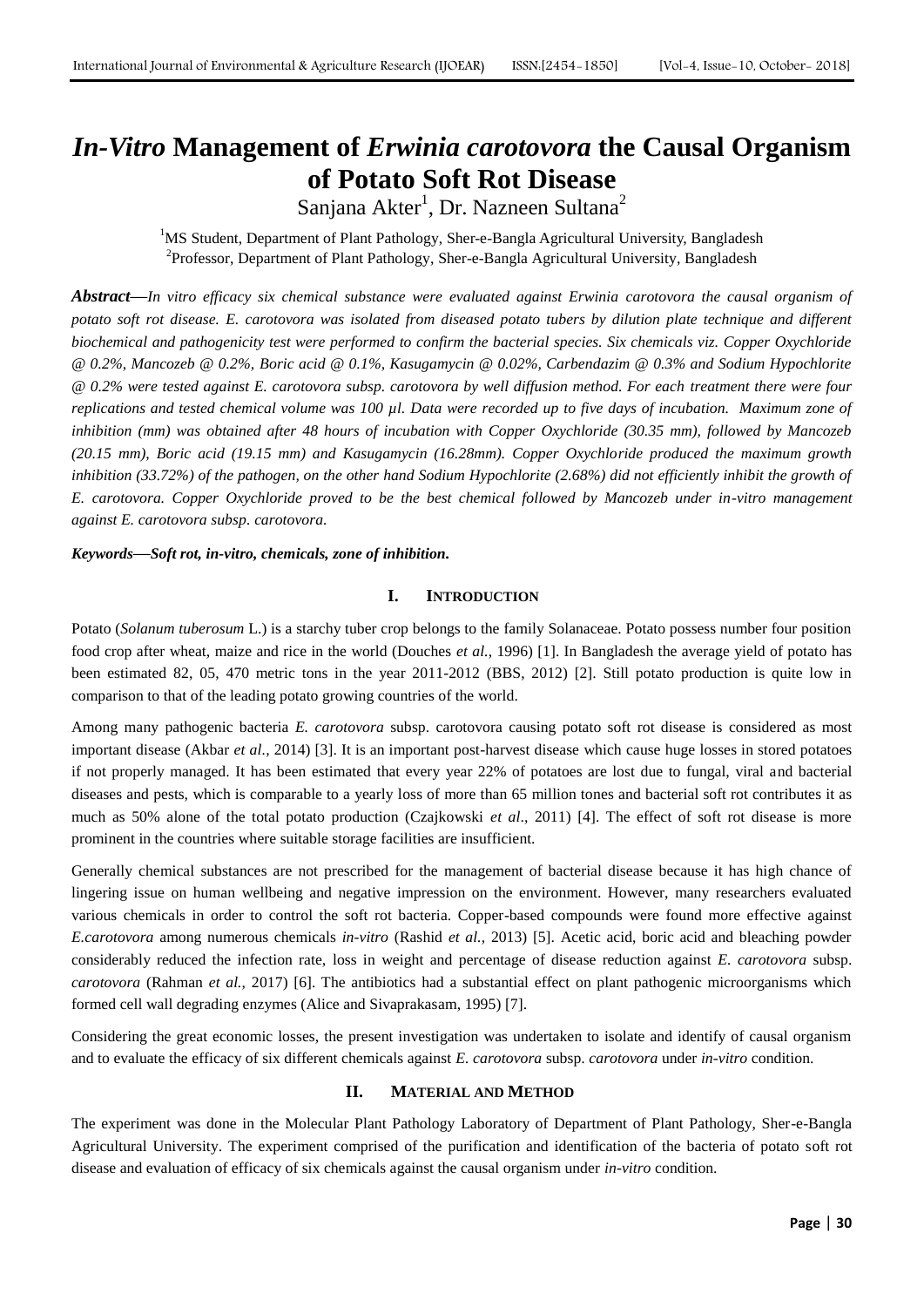## **2.1 Purification of the bacteria from diseased tubers**

The potato tubers were collected from various places in Dhaka district. The pathogen was isolated by dilution plate method. Diseased tubers were surface sterilized with 95% ethanol for 3 mins, rinsed entirely with sterile water. The diseased parts of potato tuber were separated and macerated in sterile water to make a bacterial suspension. Tenfold serial dilution was made from the stock solution. 0.1 ml of each dilution was put on a nutrient agar (NA) plate and distributed using glass rod. Similar procedure was done three times (Goszczynska and Serfontein, 1998) [8] and were incubated at  $30\pm1$  °C for two days. A part of a well isolated typical colony was taken using a sterile wire loop and streaked on fresh NA plate to get pure culture.

# **2.2 The bacteria identification**

The bacteria were identified by the following tests:

# **2.2.1 Grams staining reaction**

A well isolated young colony was smeared on a glass slide followed by heat fixation. After a series of Grams staining reaction, described by Gerhardt (1981) [9] at 100x magnification the slide was viewed.

# **2.2.2 Biochemical Tests**

In KOH solubility test, the bacterial colony was mixed with 3% KOH solution and any alteration in the consistency was recorded (Suslow *et al.*, 1982) [10]. During catalase test 2-3 drops of afresh ready 3% H<sub>2</sub>O<sub>2</sub> (Hydrogen peroxide) was placed on two days old pure bacterium culture on nutrient agar plate and observed whether the bacteria formed bubbles within a few seconds or not (Schaad, 1988) [11]. In oxidase test the bacteria colony was smeared on filter paper containing NNN'Ntetramethyl-p-phenylene-diamine-dihydrochloride and color changes was recorded (Kovacs, 1956) [12]. During gelatin liquefaction test nutrient broth containing 12% gelatin with bacterial *E. carotovora* culture incubated at 30  $^{\circ}$ C for 1-2 days followed by 5 °C in refrigerator for 15 minutes and it was observed whether the bacteria liquefied gelatin or not (Salle, 1961) [13]. In starch hydrolysis test, bacterium pure culture was streaked on the central of NA plate containing 2% soluble starch followed by incubation then the plate was awash with lugol's iodine solution. The existence or non- existence of clear zones in stained media was noted. (Cowan, 1974) [14].

#### **2.2.3 Pathogenicity test:**

Bacterial culture was suspended into sterile distilled water to make bacterial cell suspension. 0.5 ml suspension was placed into a hollow cut in the healthy potato tuber. Growth of rot on the tuber was viewed for 1-2 days after incubation at  $28\pm2$  °C (Prashant B Sandipan, 2014) [15]. Bacteria were re- isolated from macerated tissue and compared with the original isolate of inoculated pathogen (Shashirekha *et al*., 1987) [16].

#### **2.3** *In-vitro* **management of** *Erwinia carotovora* **subsp.** *carotovora*

Six selected chemicals viz. Copper oxychloride, Mancozeb, Boric acid, Kasugamycin, Carbendazim and Sodium hypochlorite were tested against the test bacterium *E. carotovora* subsp. *carotovora* by well diffusion method measuring the zone of inhibition. Two wells were made with a cork borer of 5 mm in diameter in the individual NA plate and the pure culture of *E. carotovora* subsp. *carotovora* was streaked thoroughly on it with a sterile loop. One well was filled with definite concentration chemical suspension with 100 µl volume and other well was filled with sterile water. Each combination of pathogen, chemical and sterile water was replicated four times and plates were incubated at 30±1ºC. Inhibition zone around the wells was measured by observing the growth of bacterial and noted each day for 5 days.

Growth inhibition percentage (%) was determined using the formula modified by Amadioha (2004) [17] as

inhibition 
$$
=\frac{\text{dc}-\text{dt}}{\text{dc}}x100\%
$$
 (1)

Here,

dc = Diameter of colony in control

dt = Diameter of colony in treatment

# **2.4 Data analysis**

Collected data during experiment period were tabulated and analyzed using computer software MSTAT-C.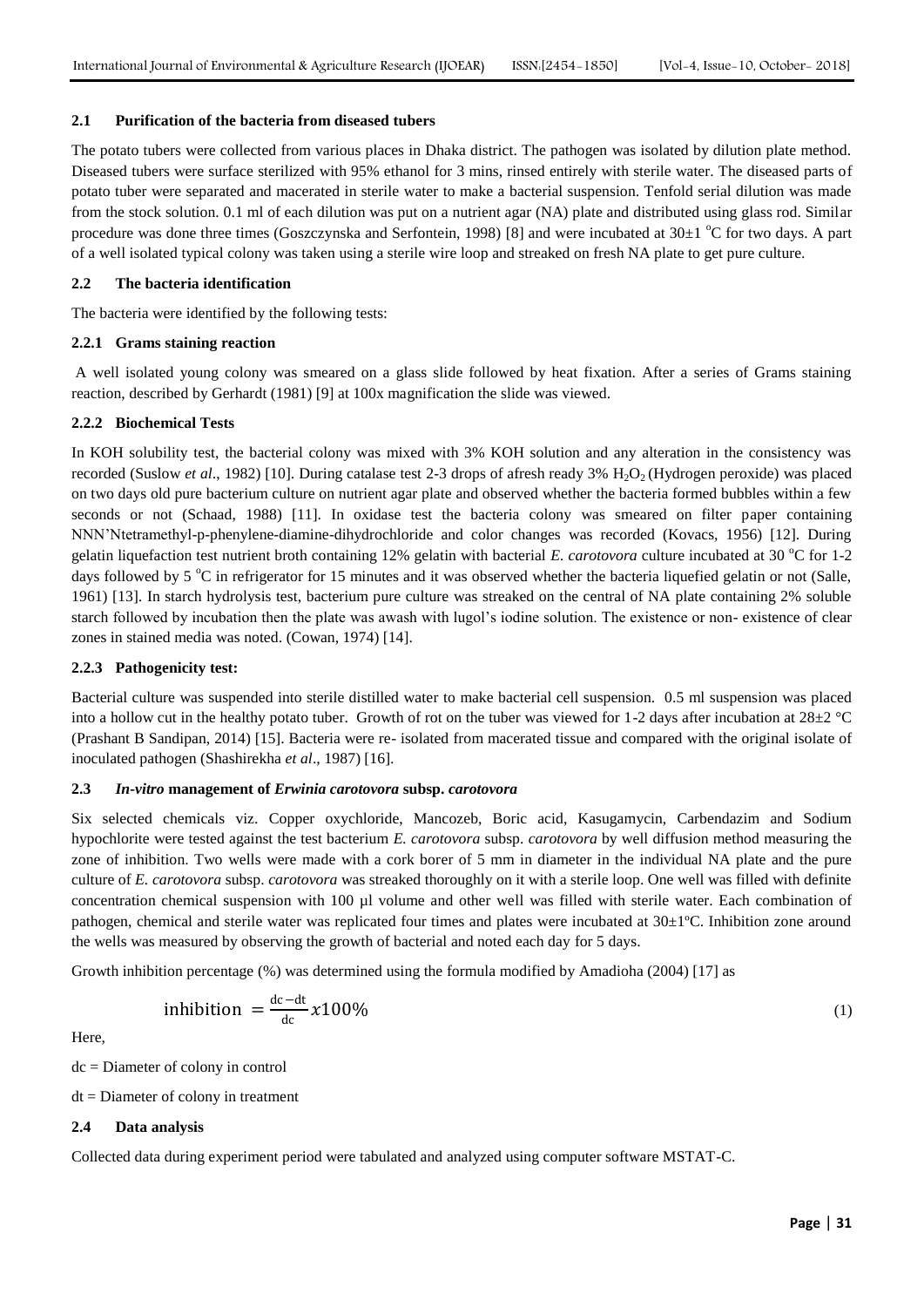# **III. RESULTS AND DISCUSSION**

# **3.1 Identification of bacteria from colony morphology**

The colonies of bacteria *Erwinia carotovora* subsp. *carotovora* were found creamy white, round, slightly raised, smooth with entire edges, small to moderate large on NA media (Figure 1). Corresponding types of colonies were found by Opara and Agugo, 2014 [18].



**FIGURE 1. Pure culture of bacteria** *Erwinia carotovora* **subsp.** *carotovora*

# **3.2 Identification of bacteria from biochemical characters**

The isolated bacteria, *Erwinia carotovora* subsp. *carotovora* was confirmed by different biochemical tests (table 1). The bacteria were gram negative as they resulting red color after a series of Gram reaction test. In Gram differentiation test or KOH solubility test, the bacteria formed a mucoid strand when lifted with the help of toothpick. The bacteria formed bubbles resulting positive catalase test. The bacteria formed dark purple color in oxidase test. In gelatin liquefaction test the bacteria liquefied gelatin. A clear zone appeared around the colony, in starch hydrolysis test.

# **3.3 Pathogenicity test**

Artificially inoculated potato tubers yielded the bacterial colonies alike to the genuine ones resulting positive pathogenicity test. Based on the morphological, biochemical and pathogenicity test, the pathogen was identified as *E. carotovora* subsp. *carotovora*.

| <b>BID 1 BD DEEV</b>                            |                 |  |  |  |  |
|-------------------------------------------------|-----------------|--|--|--|--|
| <b>Name of tests</b>                            | <b>Reaction</b> |  |  |  |  |
| Gram staining                                   |                 |  |  |  |  |
| Gram differentiation test (KOH solubility test) |                 |  |  |  |  |
| Gelatinliquification test                       |                 |  |  |  |  |
| Starch hydrolysis test                          | $^+$            |  |  |  |  |
| Catalase test                                   |                 |  |  |  |  |
| Oxidase test                                    | +               |  |  |  |  |
| Pathogenicity test                              |                 |  |  |  |  |
|                                                 |                 |  |  |  |  |

**TABLE 1 CHARACTERISTICS OF ISOLATED BACTERIA** *E. CAROTOVORA* **SUBSP.** *CAROTOVORA* **TO DIFFERENT TESTS ARE LISTED BELOW**

#### **3.4 Management of** *E. carotovora* **subsp.** *carotovora* **under** *in-vitro* **condition**

*In-vitro* evaluation of six different chemical substances were studied against *Erwinia carotovora* subsp. *carotovora* and found significant variations in terms of inhibition zone of isolated bacteria (Table 2 and Figure 2). Among the six chemicals, Copper oxychloride at 0.2% showed the maximum inhibition zone (30.35 mm) after two days of incubation followed by Mancozeb (20.15mm). Boric acid at 0.1% and Kasugamycin at 0.02% showed moderate inhibition zone 19.15mm and 15.08mm, respectively. Sodium hypochlorite at 0.2% showed the minimum inhibition zone 2.42mm.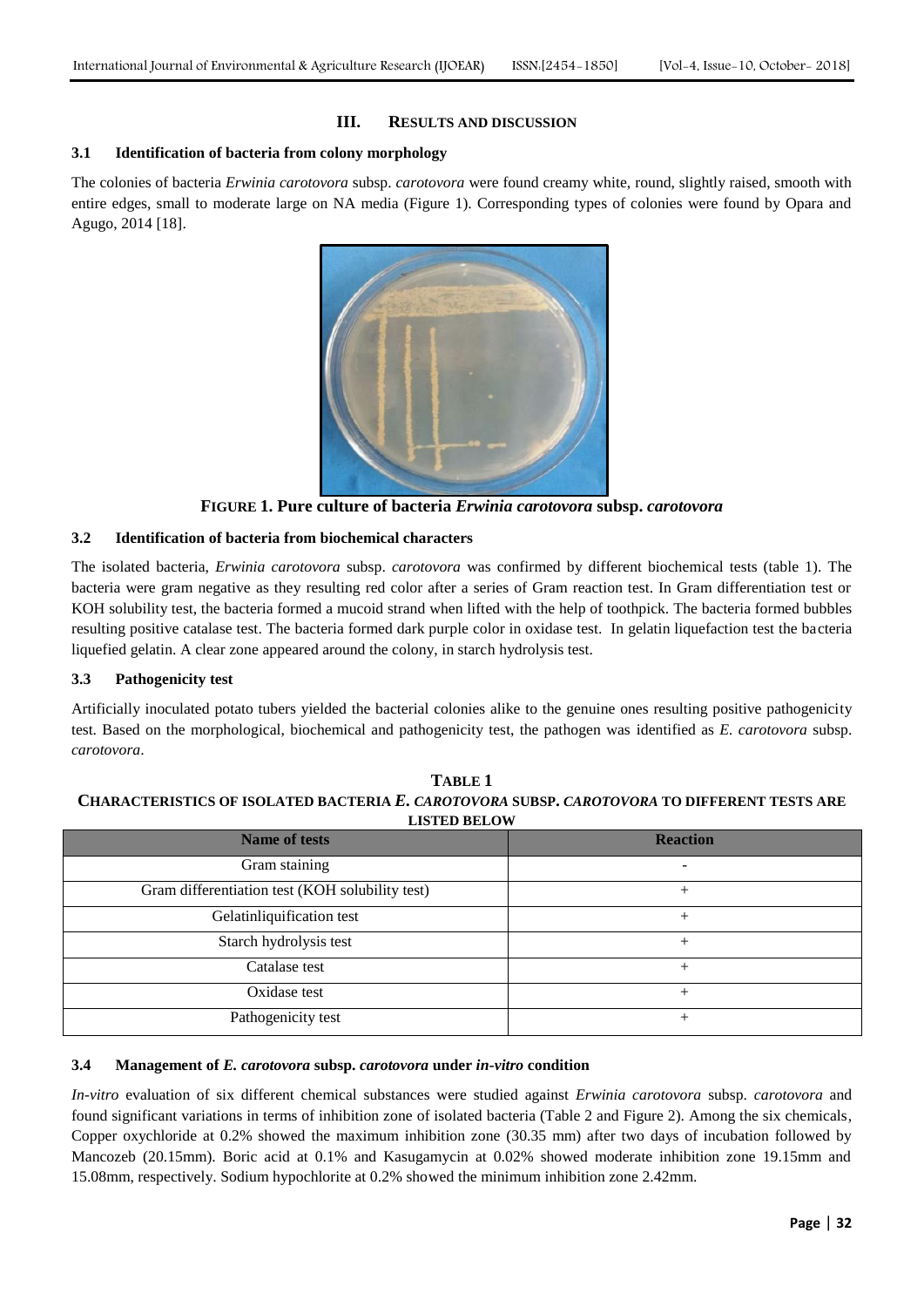| TABLE 2                                                                                |  |  |  |  |
|----------------------------------------------------------------------------------------|--|--|--|--|
| ACTIVITY OF SIX CHEMICALS AGAINST ERWINIA CAROTOVORA SUBSP. CAROTOVORA THE RESPONSIBLE |  |  |  |  |
| <b>ORGANISM OF POTATO SOFT ROT DISEASE IN VITRO</b>                                    |  |  |  |  |

| <b>Chemicals</b>    | Con.   | <b>Volume</b> | <b>Inhibition Zone (mm)</b> |       |       |       |       |
|---------------------|--------|---------------|-----------------------------|-------|-------|-------|-------|
|                     | $(\%)$ | $\mu$         | 24h                         | 48h   | 72h   | 96h   | 120h  |
| Copper oxychloride  | 0.2    | 100           | 27                          | 30.35 | 28.25 | 26.05 | 22.28 |
| Mancozeb            | 0.2    | 100           | 18.4                        | 20.15 | 18.48 | 16.18 | 13.65 |
| Boric Acid          | 0.1    | 100           | 16.83                       | 19.15 | 17.63 | 15.83 | 12.83 |
| Kasugamycin         | 0.02   | 100           | 14.00                       | 15.08 | 13.88 | 11.98 | 9.68  |
| Carbendazim         | 0.3    | 100           | 2.39                        | 3.83  | 1.28  |       |       |
| Sodium hypochlorite | 0.2    | 100           | 1.15                        | 2.42  | 0.675 |       |       |

*Note: Each data represents the mean of four replications*



*\*Clear zone indicates the inhibition zone* 

**FIGURE 2: Screening of six chemical substance against** *Erwinia carotovora* **subsp.** *carotovora* **(A) Copper oxychloride (B) Mancozeb (C) Boric Acid (D) Kasugamycin (E) Carbendazim and (F) Sodium hypochlorite after 48 hours of incubation.**

Efficiency of chemical substance used for this experiment was studied. Different chemicals showed different effects on growth inhibition of *E. carotovora* subsp. *carotovora.*

| SI No.       | <b>Chemical substance</b> | Growth inhibition $(\% )$ of <i>E. carotovora</i> at 48 hours<br>after incubation |  |  |
|--------------|---------------------------|-----------------------------------------------------------------------------------|--|--|
|              | Copper oxychloride        | 33.72                                                                             |  |  |
|              | Mancozeb                  | 22.38                                                                             |  |  |
|              | Boric Acid                | 21.28                                                                             |  |  |
|              | Kasugamycin               | 16.76                                                                             |  |  |
|              | Carbendazim               | 4.26                                                                              |  |  |
| <sub>b</sub> | Sodium hypochlorite       | 2.68                                                                              |  |  |
|              | Control                   | 0.00                                                                              |  |  |

**TABLE 3 EFFICACY OF SIX CHEMICALS IN INHIBITION OF GROWTH OF** *E. CAROTOVORA* **SUBSP.** *CAROTOVORA*